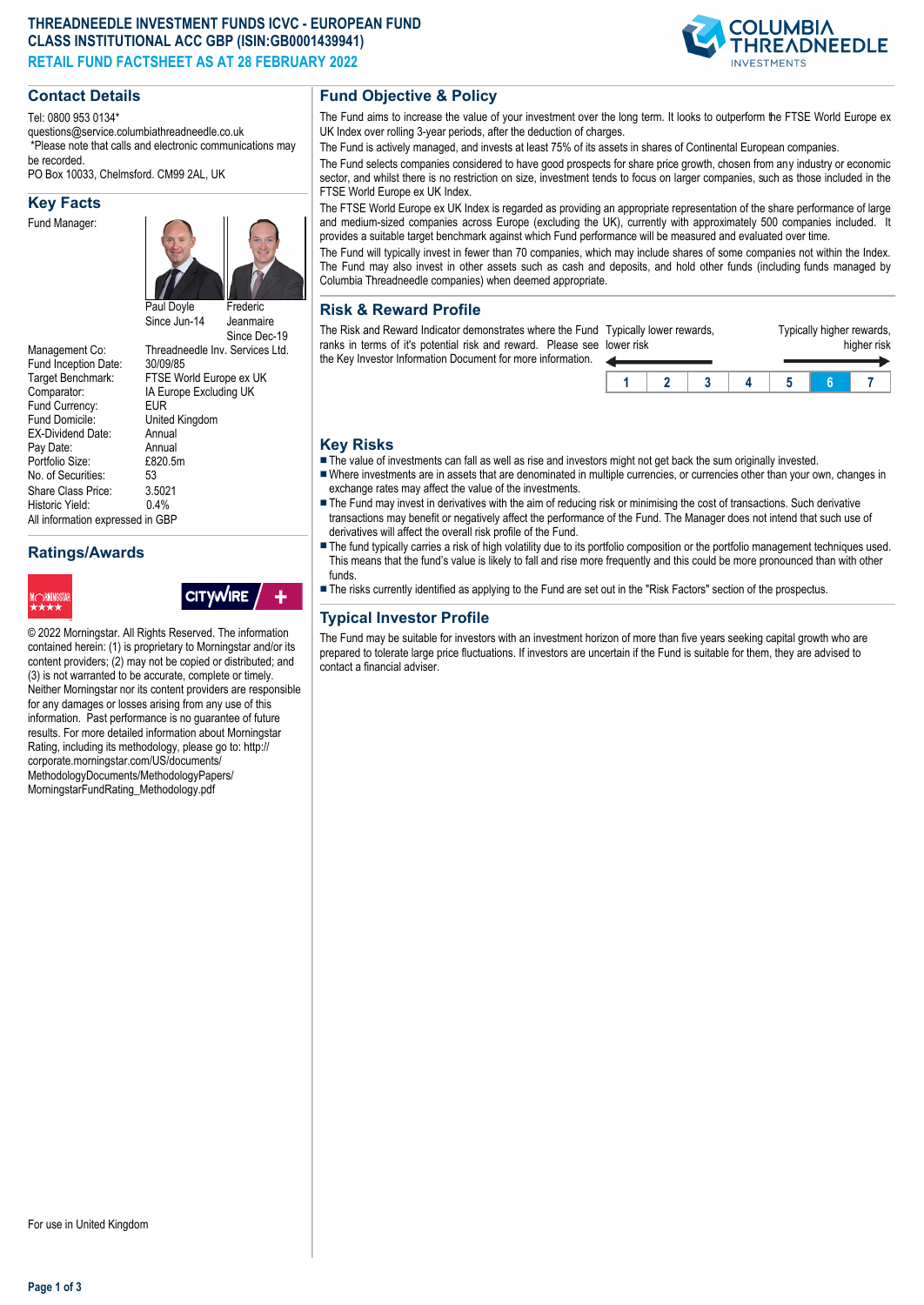## **Holdings & Asset Allocation**

**Top 10 Holdings (%)**

| <b>TOD 10 HOIGINGS (%)</b>      |        |
|---------------------------------|--------|
| <b>Security Name</b>            | Weight |
| Nestle S.A.                     | 4.7    |
| Novartis AG                     | 3.9    |
| <b>TotalEnergies SE</b>         | 3.6    |
| Roche Holding Ltd               | 3.5    |
| Airbus SE                       | 2.9    |
| Novo Nordisk A/S Class B        | 2.9    |
| Mercedes-Benz Group AG          | 2.7    |
| Air Liquide SA                  | 2.7    |
| <b>BNP Paribas S.A. Class A</b> | 2.7    |
| Safran S.A.                     | 2.7    |
| <b>Total</b>                    | 32.2   |

# **Weightings (%)**

| <b>Sector</b>                 | <b>Fund</b> | <b>Index</b> | <b>Diff</b> |
|-------------------------------|-------------|--------------|-------------|
| Industrials                   | 24.2        | 17.3         | 6.9         |
| Financials                    | 21.1        | 16.3         | 4.8         |
| <b>Consumer Discretionary</b> | 13.8        | 13.2         | 0.6         |
| <b>Health Care</b>            | 12.0        | 15.9         | $-3.9$      |
| Energy                        | 8.2         | 4.2          | 4.0         |
| <b>Basic Materials</b>        | 6.8         | 5.1          | 1.7         |
| <b>Consumer Staples</b>       | 6.5         | 9.5          | $-3.0$      |
| Technology                    | 3.0         | 8.9          | $-5.9$      |
| Telecommunications            | 2.5         | 3.5          | $-1.0$      |
| Utilities                     | 1.4         | 4.5          | $-3.1$      |
| <b>Real Estate</b>            | --          | 1.6          | $-1.6$      |
| Cash Equivalents              | 0.2         | --           | 0.2         |
| Cash                          | 0.2         |              | 0.2         |
|                               |             |              |             |

## **Performance**

**Past Performance does not predict future returns. The return of your investment may change as a result of currency fluctuations if your investment is made in a currency other than that used in the past performance calculation.** 

## **10 Years NAV (GBP)**



# **Calendar Year Performance (GBP)**

|                           | 2021   | 2020   | 2019   | 2018    | 2017   | 2016    | 2015   | 2014   | 2013  | 2012  |
|---------------------------|--------|--------|--------|---------|--------|---------|--------|--------|-------|-------|
| Share Class (Net)         | 16.8   | 10.5   | 26.6   | -10.0   | 15.3   | 9.6     | 13.3   | 0.3    | 22.2  | 21.8  |
| Comparator (Net)          | 15.8   | 8.2    | 20.4   | $-11.2$ | 17.1   | 18.7    | 8.6    | $-0.8$ | 25.8  | 19.   |
| <b>Comparator Ranking</b> | 49/138 | 44/134 | 19/126 | 34/120  | 86/115 | 104/110 | 18/104 | 35/99  | 77/90 | 23/85 |
| Target Benchmark (Gross)  | 17.4   | 8.6    | 20.4   | $-9.5$  | 17.5   | 19.7    | 5.3    | 0.2    | 25.2  | 17.8  |

# **Annualised Performance (GBP) 12M Rolling Period (GBP)**

|                          | 1 YR   | 3 YR   | <b>5 YR</b> | <b>10 YR</b> | $03/21 - 02/22$ | $\frac{03/20 - 0.21}{02/21}$ | $\frac{03/19}{02/20}$ | 03/18 -<br>02/19 | $03/17 -$<br>02/18 | $03/16 -$<br>02/17 | $03/15 -$<br>02/16 | $03/14 -$<br>02/15 | $03/13 -$<br>02/14 | $03/12 -$<br>02/13 |
|--------------------------|--------|--------|-------------|--------------|-----------------|------------------------------|-----------------------|------------------|--------------------|--------------------|--------------------|--------------------|--------------------|--------------------|
| Share Class (Net)        | 7.6    | 11.6   | 8.9         | 9.6          | 7.6             | 17.3                         | 10.2                  | -2.8             | 13.                | 15.4               | 0.0                | 7.8                | 9.0                | 21.                |
| Comparator (Net)         | 5.8    | 8.6    | 6.5         | 9.2          | 5.8             | 14.6                         | 5.4                   | -5.5             | 13.3               | 24.8               | $-2.1$             | 4.2                | 16.4               | 18.2               |
| Comparator Ranking       | 39/138 | 18/128 | 19/114      | 31/85        | 39/138          | 43/135                       | 22/129                | 25/122           | 58/115             | 109/112            | 31/105             | 11/101             | 85/91              | 24/86              |
| Target Benchmark (Gross) | 8.9    | 9.9    | .           | 9.7          | 8.9             | 14.4                         | 6.5                   | $-3.3$           | 12.7               | 27.3               | $-5.2$             | 5.2                | 15.4               | 18.6               |

Source Morningstar UK Limited © 2022 as at 28/02/22. Based on the bid-to-bid and assuming income is reinvested including ongoing charges excluding entry and exit charges. Index returns include capital gains and assume reinvestment of any income. The index does not include fees or charges and you cannot invest directly in it. The Investment Association (IA) is the trade body representing the UK investment management industry.

Annualised performance measures how much an investment has grown on average each year.12 month Rolling Period shows annualised average returns for the periods stated.